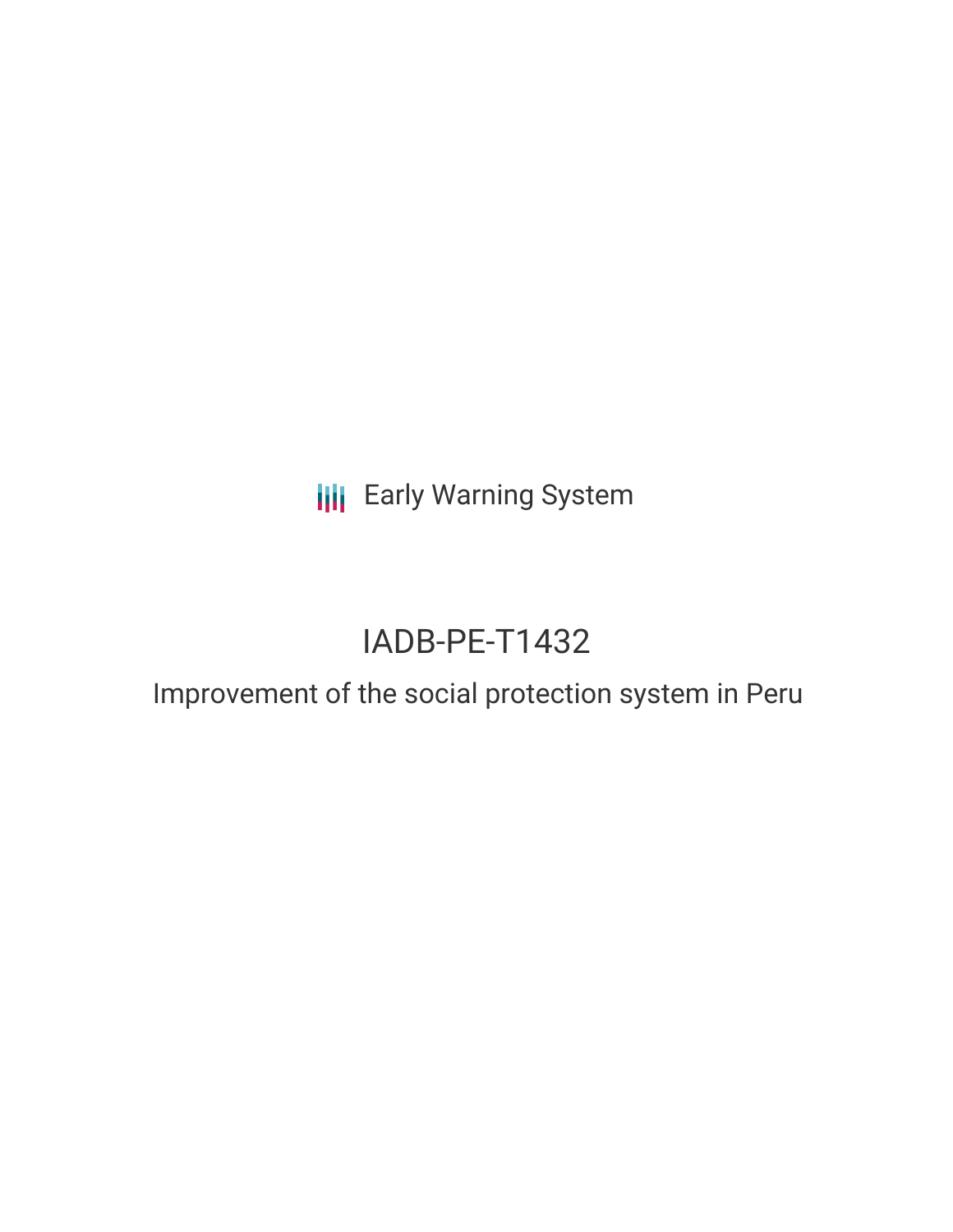

### **Quick Facts**

| <b>Countries</b>               | Peru                                   |
|--------------------------------|----------------------------------------|
| <b>Financial Institutions</b>  | Inter-American Development Bank (IADB) |
| <b>Status</b>                  | Approved                               |
| <b>Bank Risk Rating</b>        |                                        |
| <b>Borrower</b>                | Government of Peru                     |
| <b>Sectors</b>                 | <b>Technical Cooperation</b>           |
| <b>Investment Amount (USD)</b> | $$0.24$ million                        |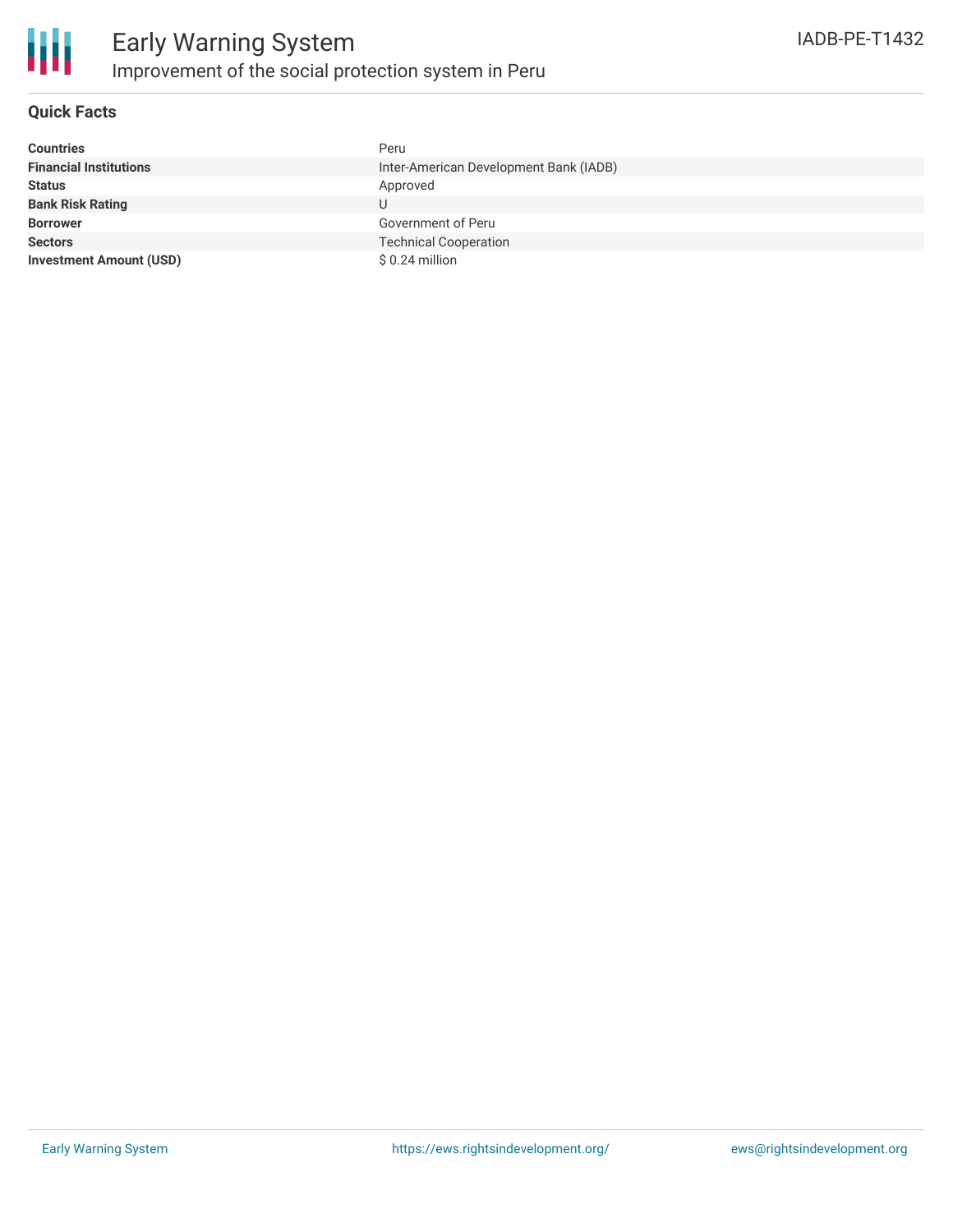

### **Project Description**

The objective is to support the Government of Peru with the design of policy measures aimed at improving access and quality of basic social services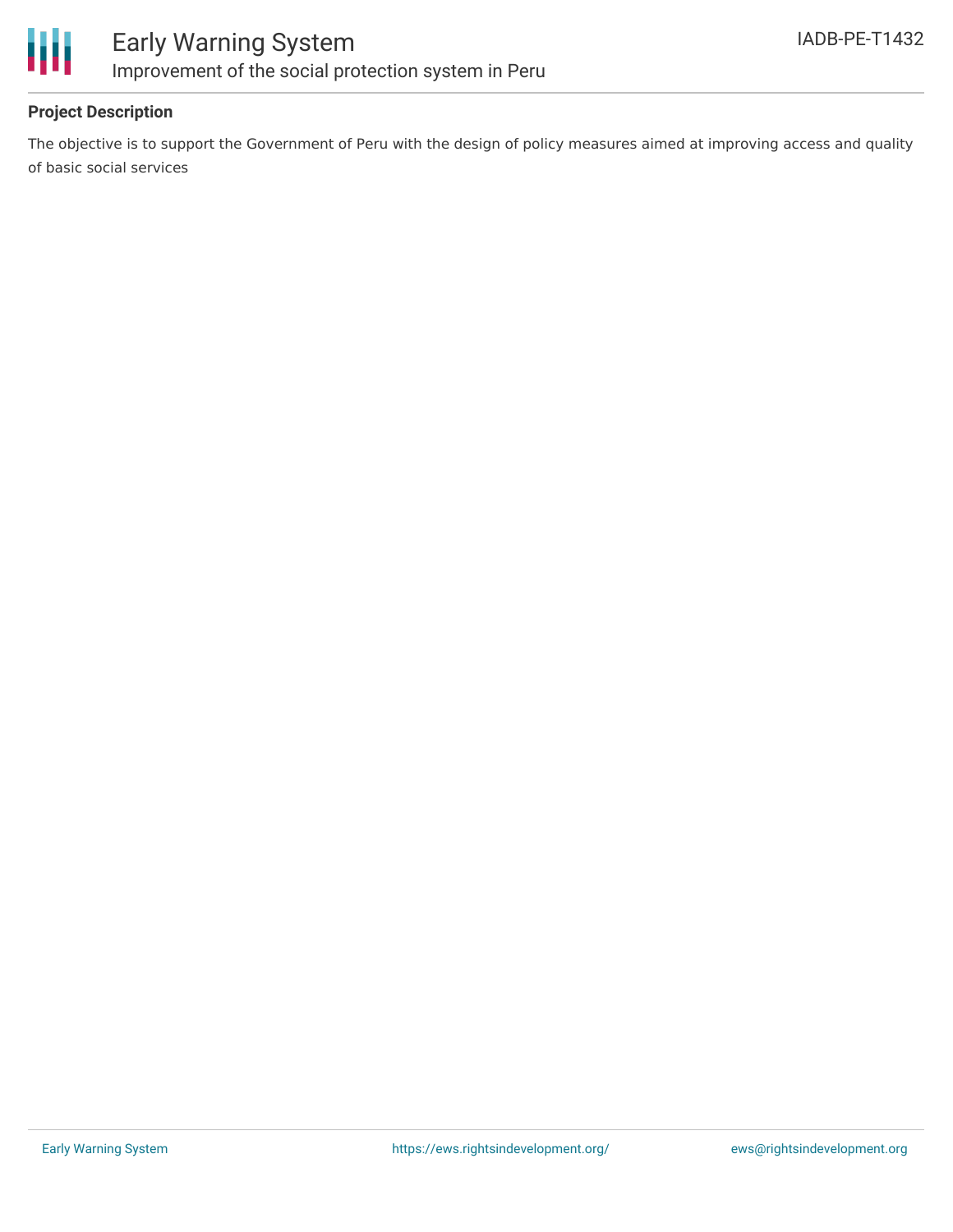

## Early Warning System Improvement of the social protection system in Peru

### **Early Warning System Project Analysis**

No information available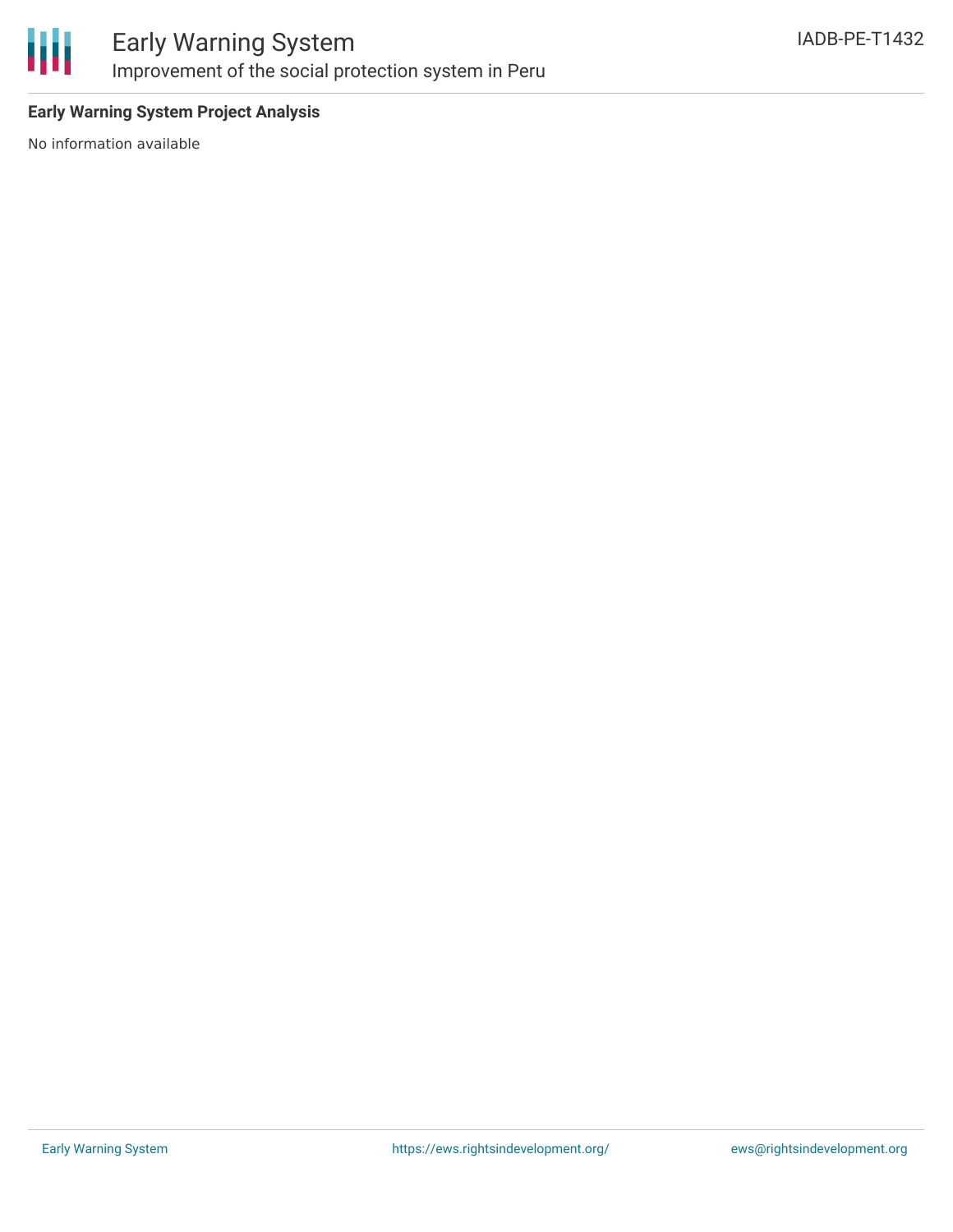

## Early Warning System Improvement of the social protection system in Peru

### **People Affected By This Project**

No information available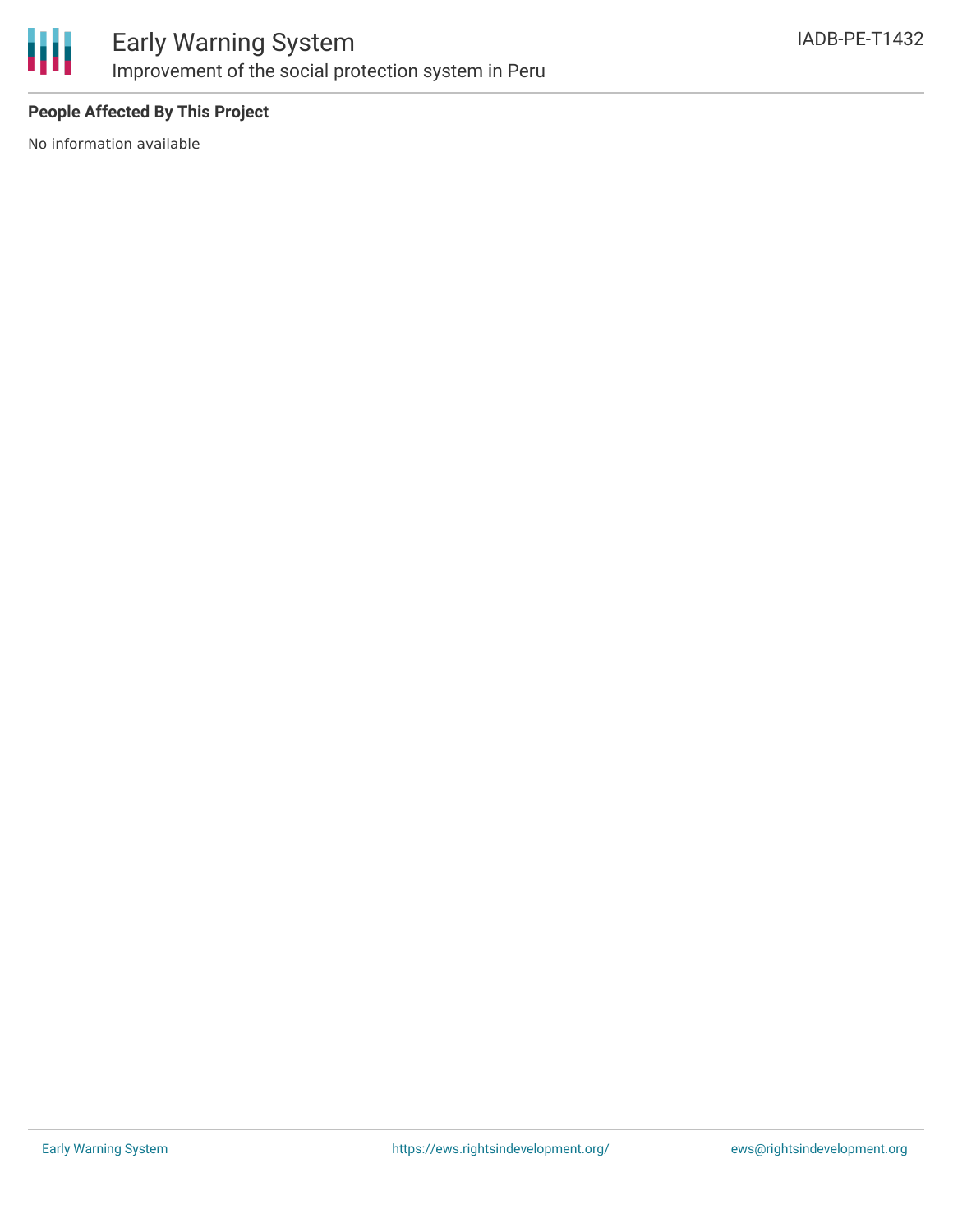

## Early Warning System Improvement of the social protection system in Peru

#### **Investment Description**

• Inter-American Development Bank (IADB)